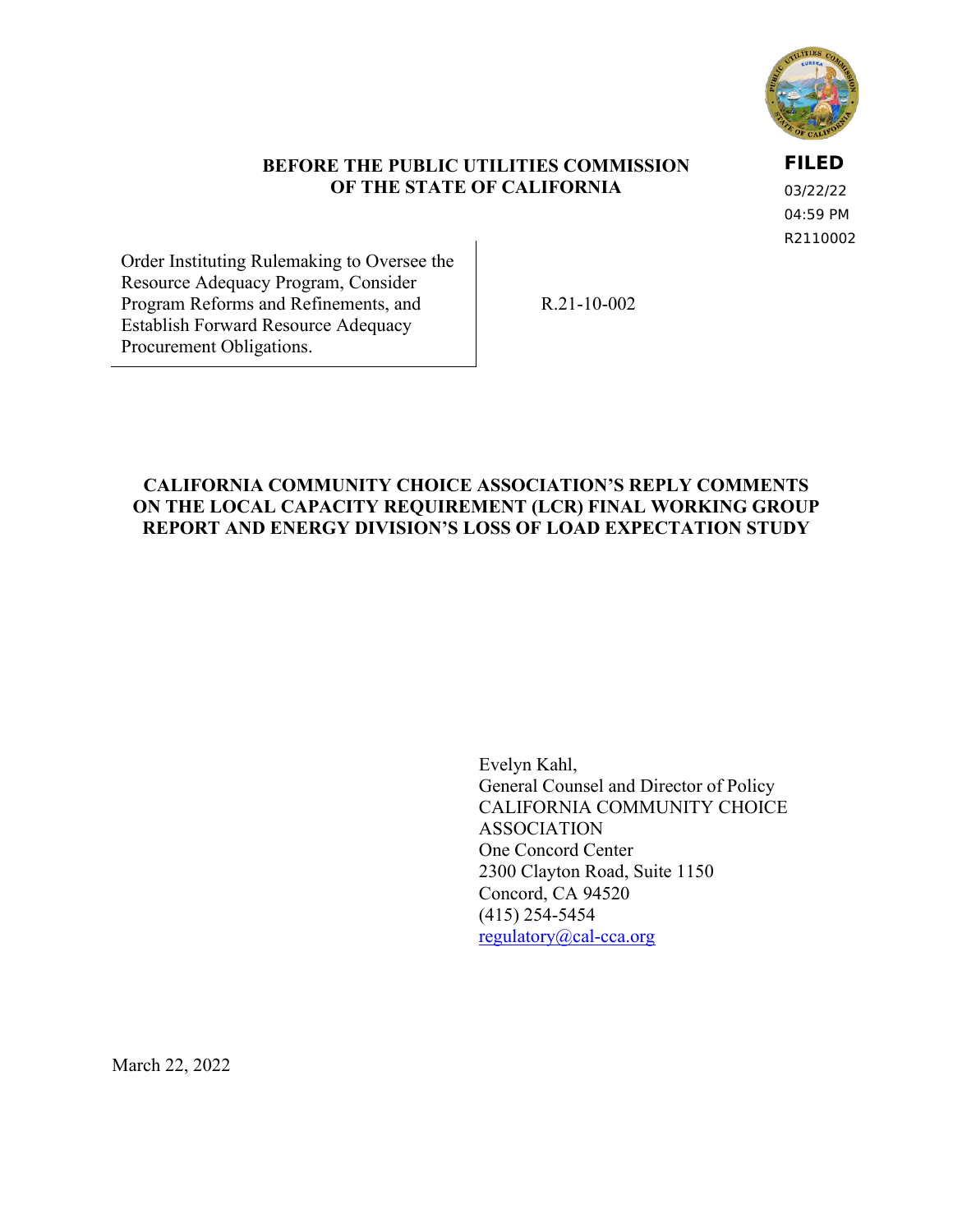# **TABLE OF CONTENTS**

| I.   |           |                                                                                                                                                                                                               |  |
|------|-----------|---------------------------------------------------------------------------------------------------------------------------------------------------------------------------------------------------------------|--|
| II.  |           |                                                                                                                                                                                                               |  |
|      | A.        | With the Exception of the Modifications Made in Decision (D.) 21-06-<br>029, Further Effective Load Carrying Capacity (ELCC) Modifications<br>Should not be Adopted Until the Slice-of-Day Framework has Been |  |
|      | <b>B.</b> | CalAdvocates Incorrectly States LOLE Studies are Inappropriate for<br>Determining RA Requirements and its PRM Proposal Should be                                                                              |  |
|      | C.        | CalCCA Agrees with Parties that Planned Outage Impacts Should not                                                                                                                                             |  |
|      | D.        | UCAP can Appropriately Estimate Future Resource Performance and                                                                                                                                               |  |
| III. |           |                                                                                                                                                                                                               |  |
|      | A.        | CalCCA Supports PG&E's Recommendation for the 2022-2023<br>Transmission Planning Process (TPP) to Include up to Date LCR                                                                                      |  |
| IV.  |           |                                                                                                                                                                                                               |  |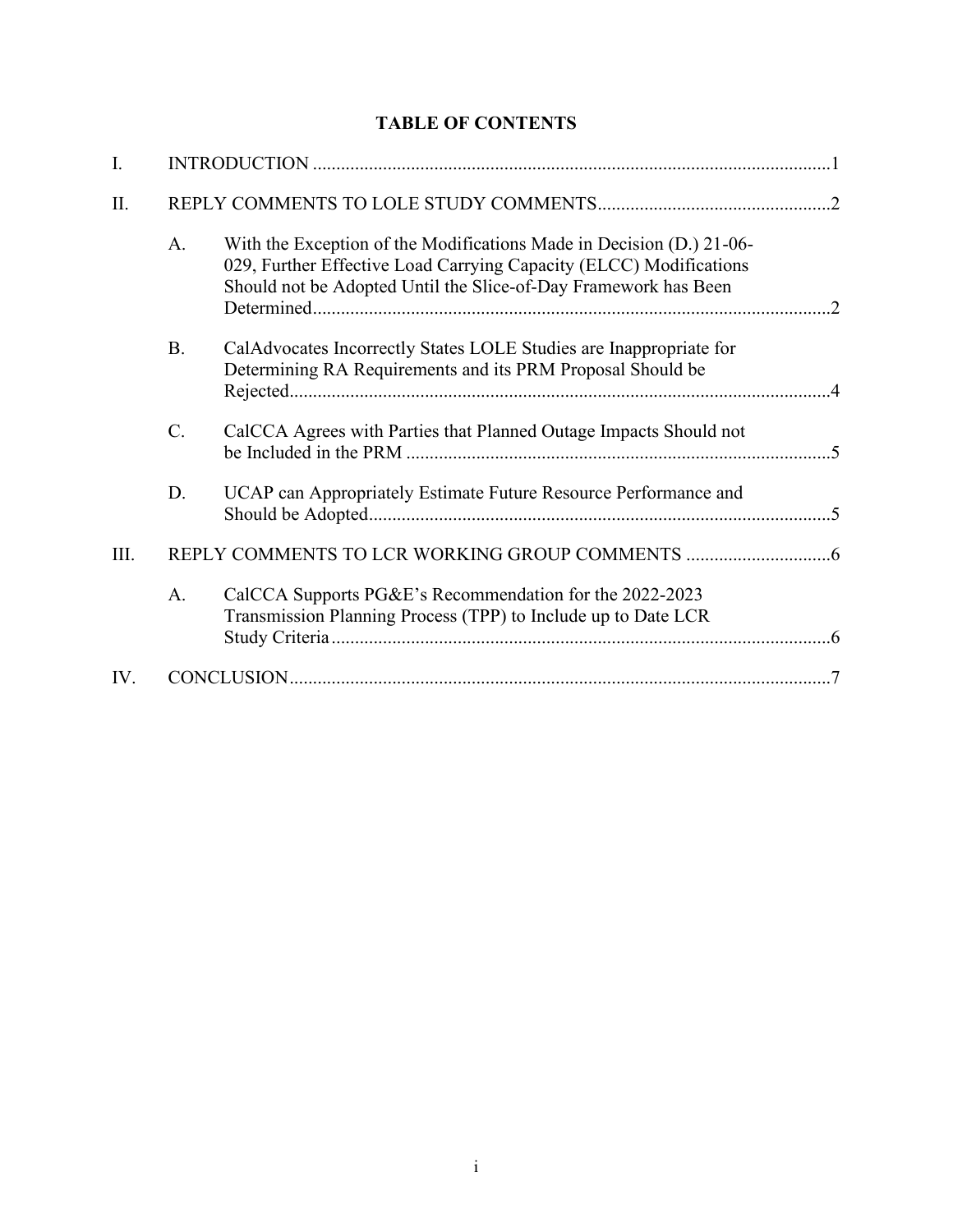# **SUMMARY OF RECOMMENDATIONS**

- With the exception of the modifications made in D.21-06-029, further ELCC modifications should not be adopted until the slice-of-day framework has been determined;
- The Commission should demonstrate the total NQC of the resources available in the market will cover the megawatts of NQC required under the new PRM;
- CalAdvocates incorrectly states LOLE studies are inappropriate for determining RA requirements and its PRM proposal should be rejected;
- CalCCA agrees with parties that planned outage impacts should not be included in the PRM;
- UCAP can appropriately estimate future resource performance and should be adopted; and
- CalCCA supports PG&E's recommendation for the 2022-2023 TPP to include up to date LCR study criteria.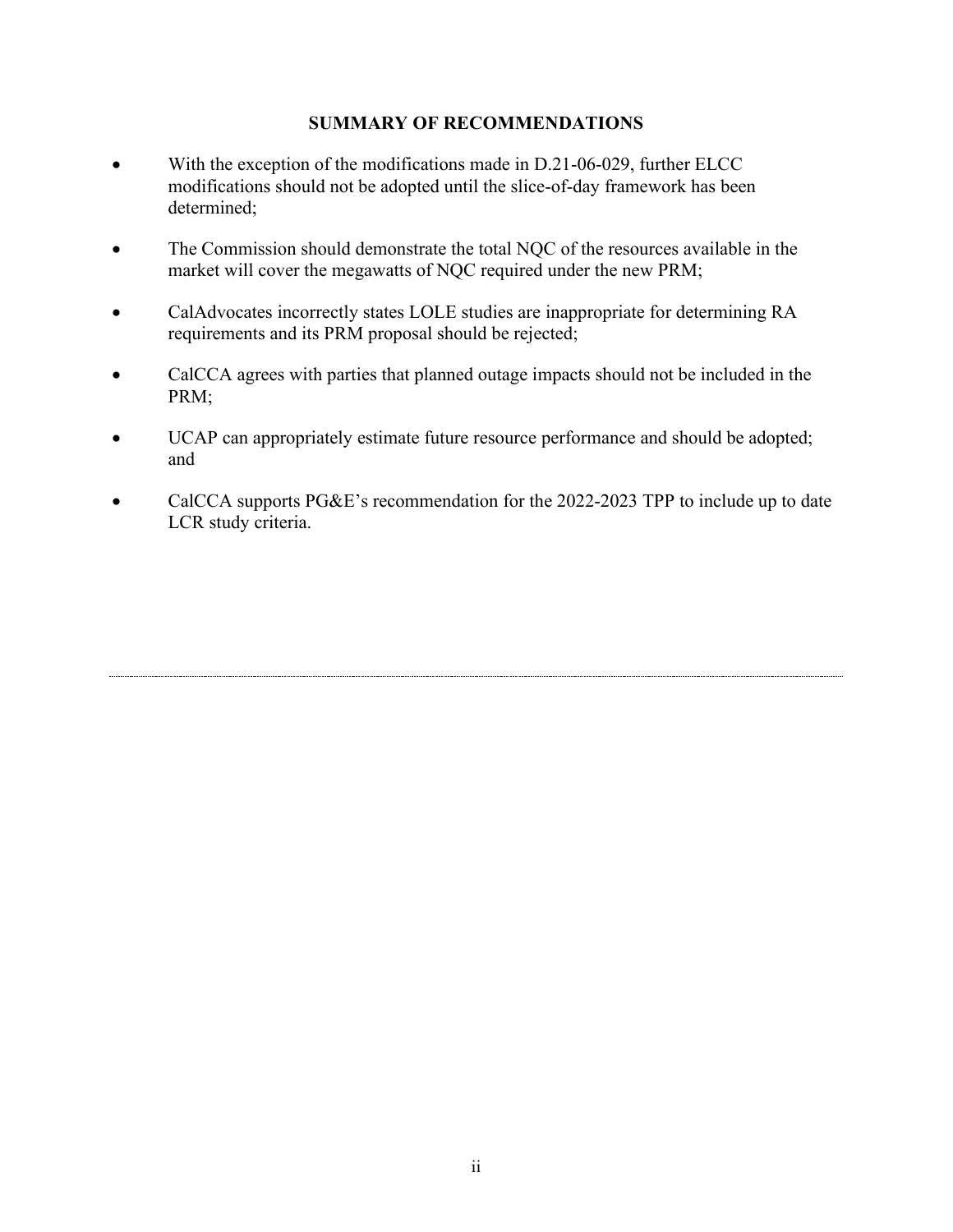# **BEFORE THE PUBLIC UTILITIES COMMISSION OF THE STATE OF CALIFORNIA**

Order Instituting Rulemaking to Oversee the Resource Adequacy Program, Consider Program Reforms and Refinements, and Establish Forward Resource Adequacy Procurement Obligations.

R.21-10-002

# **CALIFORNIA COMMUNITY CHOICE ASSOCIATION'S REPLY COMMENTS ON THE LOCAL CAPACITY REQUIREMENT (LCR) FINAL WORKING GROUP REPORT AND ENERGY DIVISION'S LOSS OF LOAD EXPECTATION STUDY**

#### <span id="page-3-0"></span>**I. INTRODUCTION**

The California Community Choice Association (CalCCA)<sup>[1](#page-3-1)</sup> submits these Reply

Comments pursuant to the schedule set forth in the *Administrative Law Judge's Ruling Seeking* 

*Comments on the Future of Resource Adequacy Working Group Report and the Local Capacity* 

*Requirement Working Group Report (Ruling), issued on March 4, 2022*. CalCCA's Reply

Comments respond to parties' Opening Comments on both California Community Choice

Association and Pacific Gas and Electric Company's (U 39 E) Local Capacity Requirement

(LCR) Final Working Group Report<sup>[2](#page-4-2)</sup> (Final Report), and Energy Division Study for Proceeding

<span id="page-3-1"></span><sup>1</sup> California Community Choice Association represents the interests of 23 community choice electricity providers in California: Apple Valley Choice Energy, Central Coast Community Energy, Clean Energy Alliance, Clean Power Alliance, CleanPowerSF, Desert Community Energy, East Bay Community Energy, Lancaster Choice Energy, Marin Clean Energy, Orange County Power Authority, Peninsula Clean Energy, Pico Rivera Innovative Municipal Energy, Pioneer Community Energy, Pomona Choice Energy, Rancho Mirage Energy Authority, Redwood Coast Energy Authority, San Diego Community Power, San Jacinto Power, San José Clean Energy, Santa Barbara Clean Energy, Valley Clean Energy, Sonoma Clean Power, and Valley Clean Energy.

<sup>2</sup> *California Community Choice Association and Pacific Gas and Electric Company's (U 39 E) Local Capacity Requirement (LCR) Final Working Group Report*, Rulemaking (R.) 21-10-002 (Feb 28, 2022).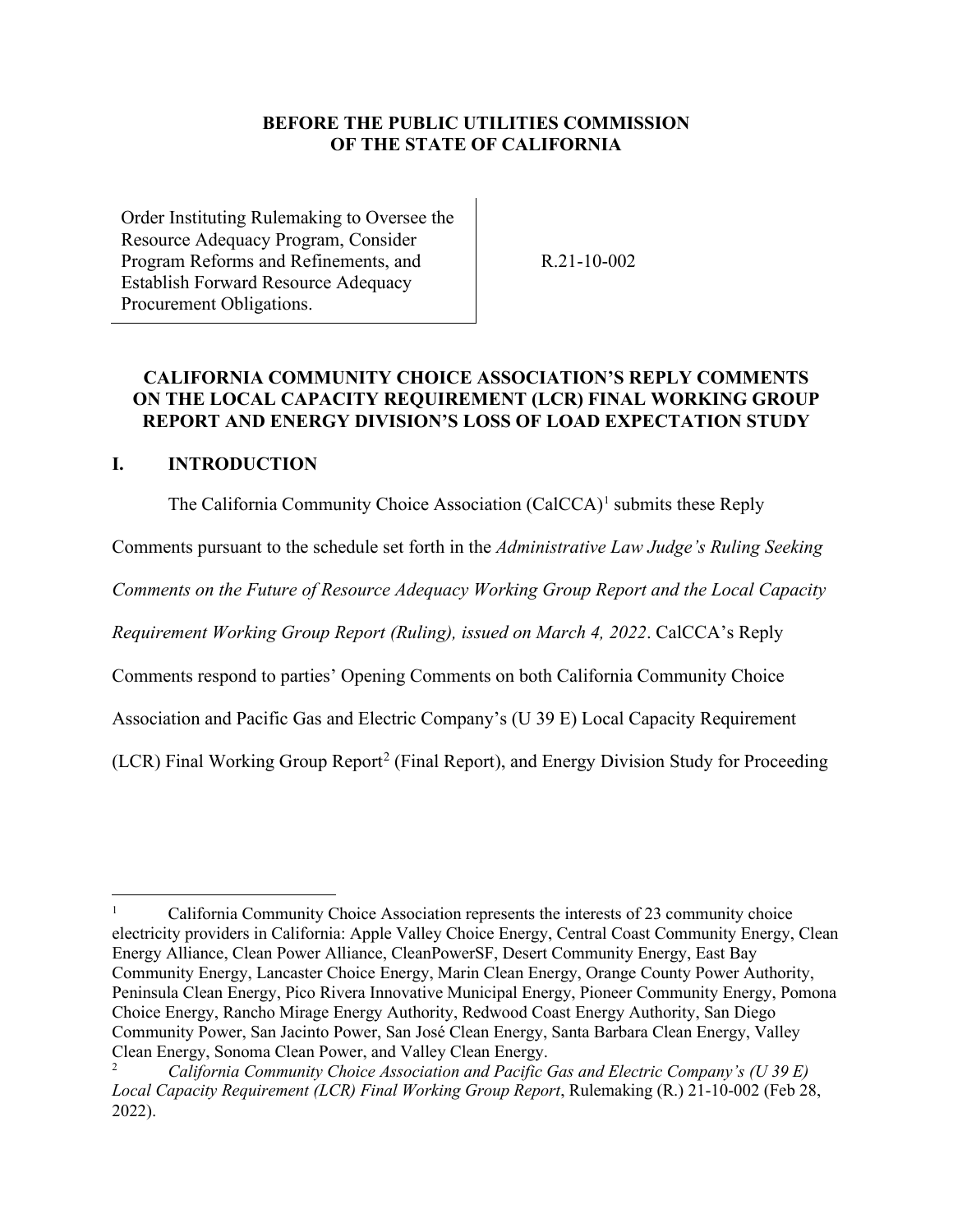R.21-10-002, Loss of Load Expectation and Effective Load Carrying Capability Study Results for  $2024^3$  $2024^3$  (LOLE Study).

# <span id="page-4-1"></span><span id="page-4-0"></span>**II. REPLY COMMENTS TO LOLE STUDY COMMENTS**

# **A. With the Exception of the Modifications Made in Decision (D.) 21-06-029, Further Effective Load Carrying Capacity (ELCC) Modifications Should not be Adopted Until the Slice-of-Day Framework has Been Determined**

Southern California Edison Company (SCE) suggests the ELCC and Planning Reserve Margin (PRM) results should not be adopted because they require further in-depth stakeholder review and they are not compatible with the slice-of-day framework the California Public Utilities Commission (Commission) seeks to implement by 202[4](#page-4-4).<sup>4</sup> CalCCA agrees with SCE that the PRM and ELCC will need to be reevaluated pending the adoption of slice-of-day reform. For this reason, the Commission should maintain the existing ELCC methodology and ELCC values for 2023, with the exception of results driven by the modification made in D.21-06-029 that adopted biennial updates and regional wind values beginning in 2023.<sup>[5](#page-4-5)</sup>

Because a slice-of-day proposal is expected to be adopted in the coming year that would necessitate either a move away from ELCCs entirely or a reevaluation of existing ELCCs, the Commission should aim to maintain stability in contracting for the upcoming year by maintaining consistent ELCC values to the extent possible. The only updates made to the ELCCs at this time should be those necessary to comply with D.21-06-029, which adopted biennial ELCC updates and regional wind values beginning in 2023. The LOLE study contemplated

<span id="page-4-3"></span><span id="page-4-2"></span><sup>3</sup> *Energy Division Study for Proceeding R.21-10-002, Loss of Load Expectation and Effective Load Carrying Capability Study Results for 2024*, R.21-10-002 (Feb 18, 2022).

<span id="page-4-4"></span><sup>4</sup> *Southern California Edison Company's Opening Comments on Energy Division's Loss of Load Expectation Study and Workshop*, R.21-10-002 (Mar. 14, 2022), at 1-2.

<span id="page-4-5"></span><sup>5</sup> *Decision Adopting Local Capacity Obligations for 2022-2024, Flexible Capacity Obligations for 2022, and Refinements to the Resource Adequacy Program*, R.19-11-009 (June 24, 2021) (D.21-06-029), Ordering Paragraphs 14 and 15.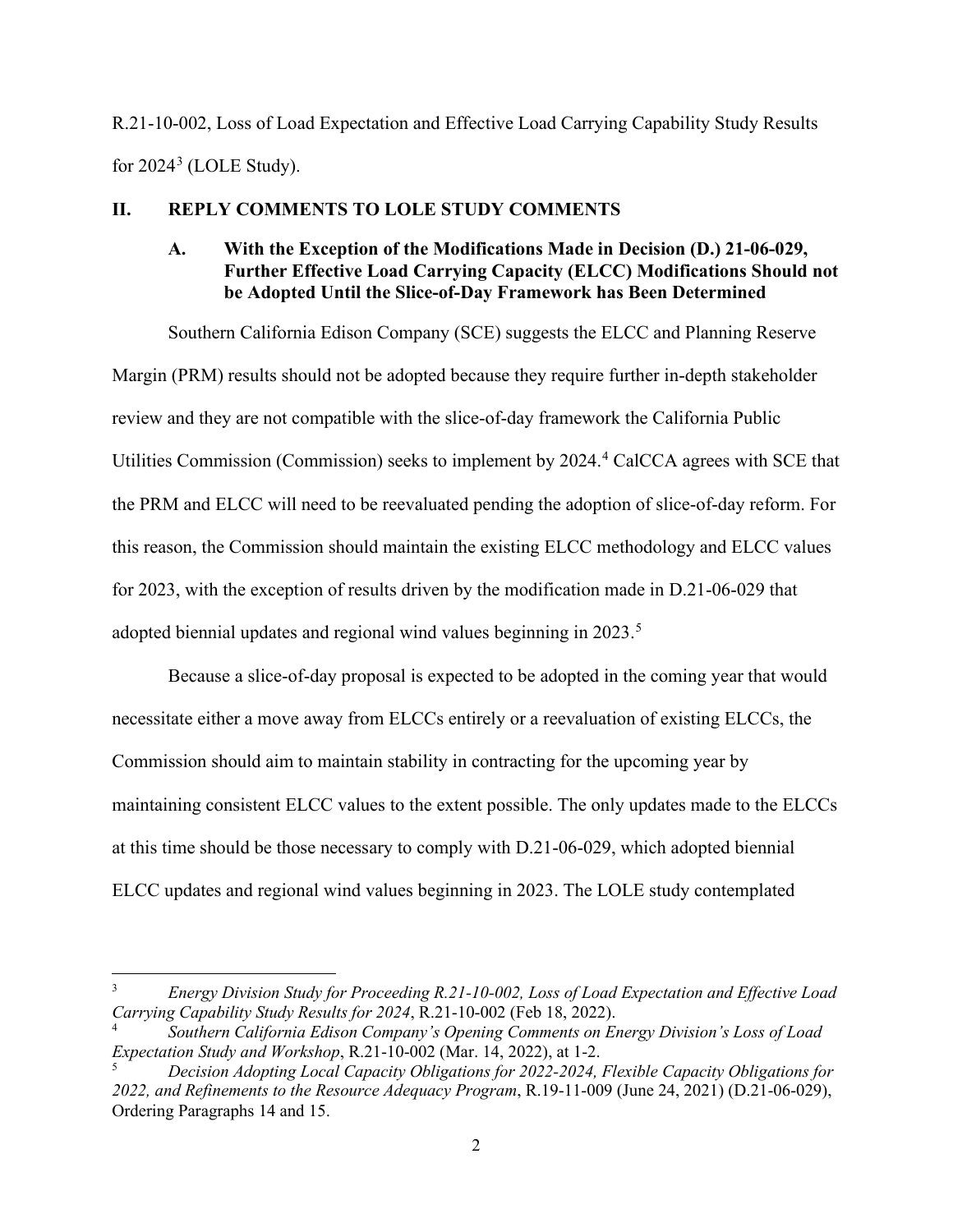many other modifications to ELCCs including adopting storage and hybrid ELCCs for Resource Adequacy (RA) counting, using a new methodology for allocating diversity benefits, and using different portfolios to represent the expected fleet for 2023 and 2024. Given the comments from numerous parties including CalCCA, both the storage and hybrid assumptions and the methodology for allocating diversity benefits require additional clarification, discussion, and consideration before they can be adopted. Because changes to the ELCC methodology and values would only be in place for potentially one year, the Commission should not make major changes to ELCCs that are not yet well understood by stakeholders and would only be in place for one year.

Before adopting a new PRM, the Commission should first ensure there are enough resources to satisfy the need such that load-serving entities (LSEs) can satisfy their requirements. To accomplish this, the Commission should demonstrate the total Net Qualifying Capacity (NQC) of the resources available in the market will cover the megawatts of NQC required under the new PRM. Available resources could include both existing resources and resources in the Integrated Resource Plan (IRP) that are expected to be built by the time the PRM is modified. This would provide valuable insight into how constrained the market is, or is expected to be, after the completion of new resource build. It is critical to ensure the new PRM establishes a target that is achievable by LSEs; otherwise, the Commission risks being unable to meet a targeted level of reliability with the available RA fleet while simultaneously increasing customer costs through the resulting market power and unavoidable penalties. Before adopting a new PRM, the Commission should ensure there are enough resources available above the requirement to meet the need and commit to re-evaluating the PRM following the outcome of the slice-of-day reform. If the existing resources and the expected resources from the IRP are insufficient to meet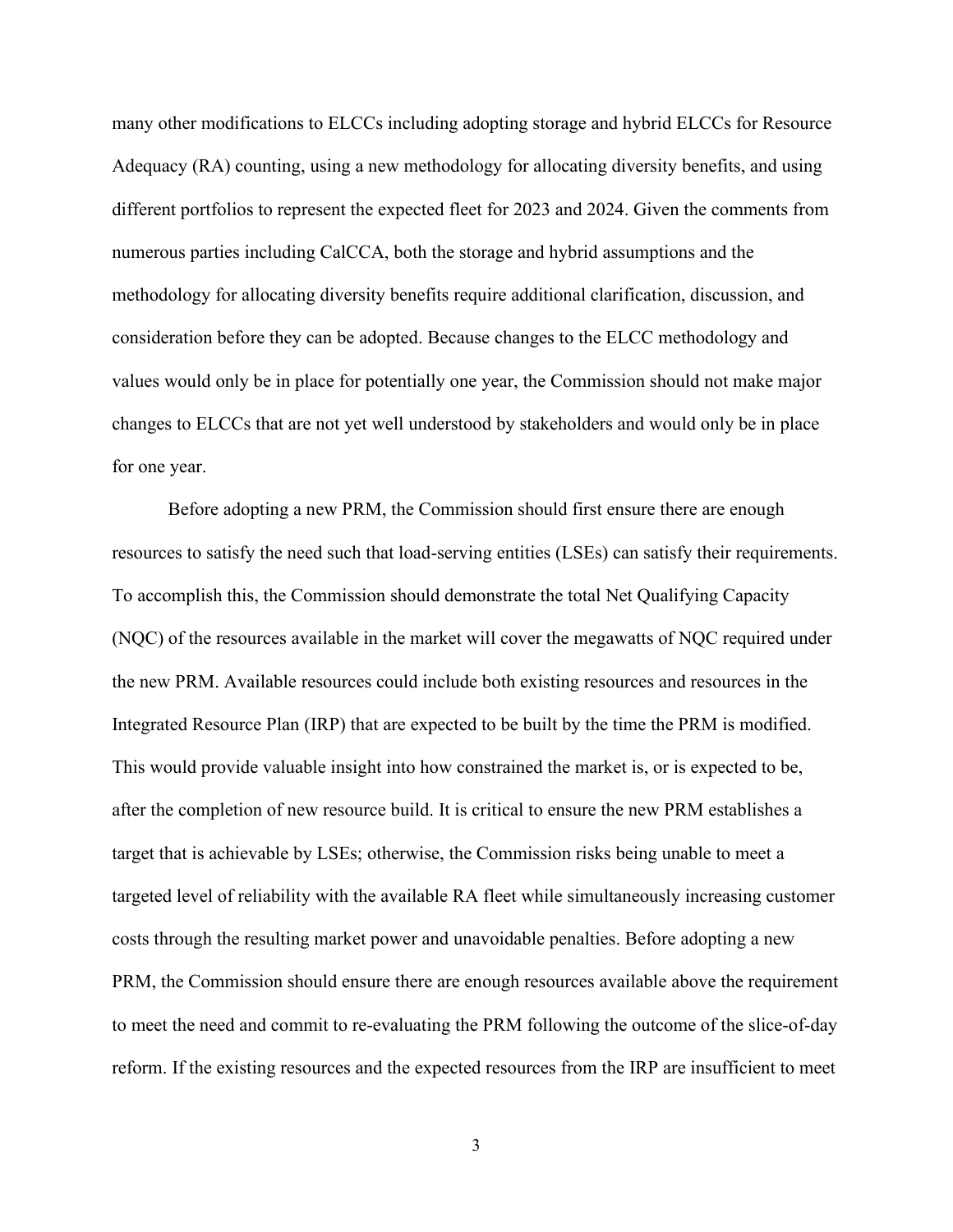the new PRM, then the Commission should institute a transition period that would delay implementing the PRM to provide additional time for planned resources to come online or to consider the need for new resource build in the IRP proceeding. Once sufficient resources have come online to support the updated PRM, the Commission should implement the new PRM. This would ensure that the available RA fleet is capable of meeting the targeted level of reliability used to set the PRM and ensure LSEs are capable of meeting their compliance obligations.

### <span id="page-6-0"></span>**B. CalAdvocates Incorrectly States LOLE Studies are Inappropriate for Determining RA Requirements and its PRM Proposal Should be Rejected**

The Public Advocates Office (CalAdvocates) suggests an LOLE study is not appropriate for calculating RA obligations because it would lead to a sense of false precision resulting from the need to make assumptions around resource planning and the nature of system reliability needs.<sup>[6](#page-6-1)</sup> Instead, CalAdvocates proposes the Commission use a 1-in-5 load forecast and a 13 percent PRM to account for reserves and forced outages.<sup>[7](#page-6-2)</sup> CalCCA disagrees with the assertion that LOLE studies are not appropriate for setting a PRM. LOLE studies are critical to inform the amount of resources that need to be procured as RA in order to meet a targeted level of reliability. Foregoing such a study in favor of major modifications proposed by CalAdvocates that have not been properly vetted in this proceeding is not appropriate. While CalAdvocates cautions against LOLE studies due the number of assumptions made, the Commission should take the time through a robust stakeholder process to ensure the assumptions are reasonable rather than abandon a well-established industry practice for establishing a PRM.

<span id="page-6-1"></span><sup>6</sup> *Comments of the Public Advocates Office on the Energy Division Loss of Load Expectation and Effective Load Carrying Capability Study Results for 2024 and the California Energy Commission Qualifying Capacity of Supply-Side Demand Response Working Group Interim Report*, R.21-10-002 (Mar. 14, 2022) (CalAdvocates Comments), at 9-11.

<span id="page-6-2"></span><sup>7</sup> CalAdvocates Comments at 11-14.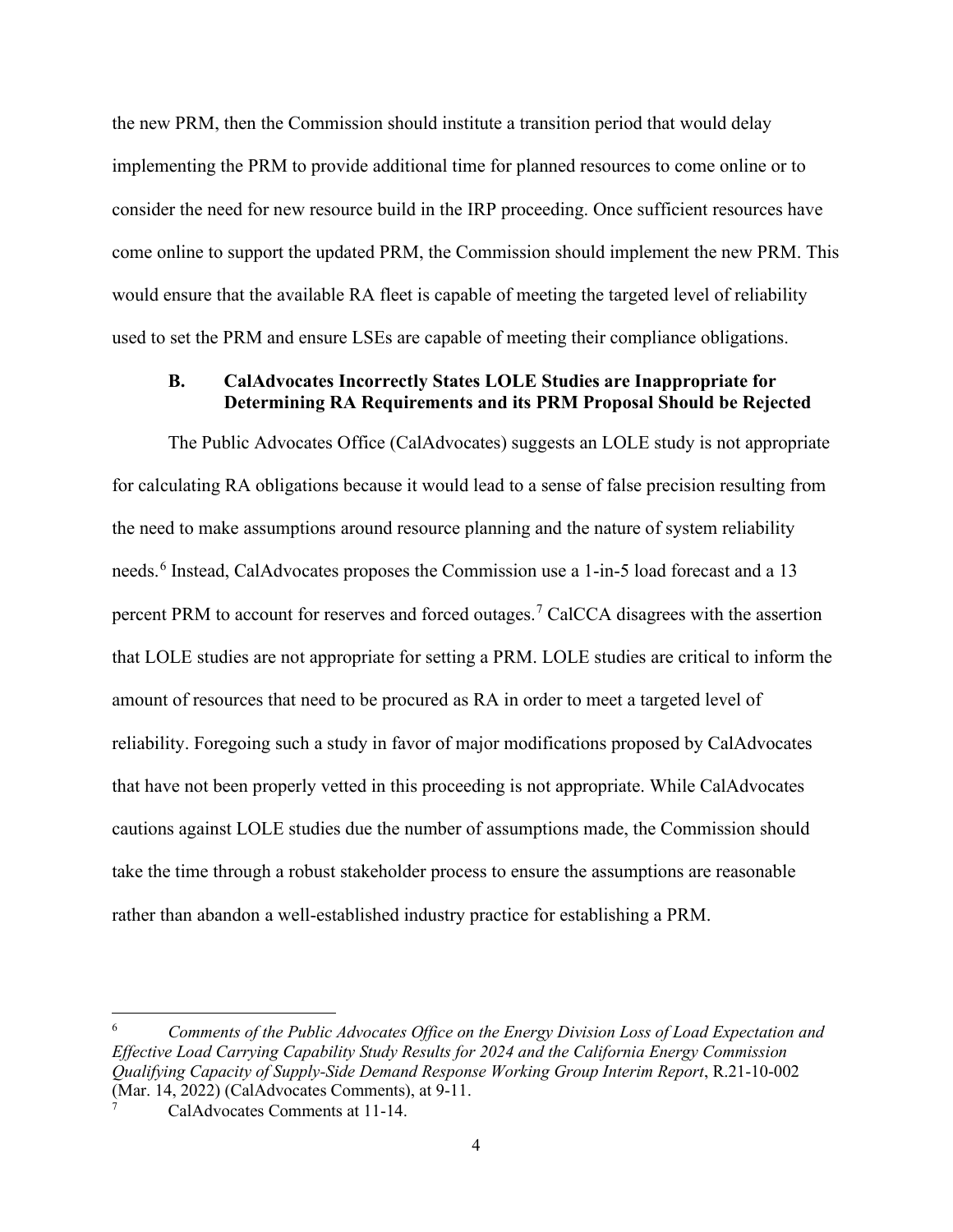# <span id="page-7-0"></span>**C. CalCCA Agrees with Parties that Planned Outage Impacts Should not be Included in the PRM**

In questions to the LOLE study, Energy Division asked how planned outages should be treated in calculating a PRM. Many parties including CalCCA commented that planned outages on RA resources necessitate substitution to ensure the RA capacity is covered.<sup>[8](#page-7-2)</sup> Parties also indicated planned outages are typically taken in off-peak months when load is low and the capacity is unlikely to be needed.<sup>[9](#page-7-3)</sup> San Diego Gas and Electric Company (SDG&E) suggests, "Planned outages should be included in the LOLE study, causing the respective resource to be unavailable during the planned outage as partial or full outage according to the plans."<sup>[10](#page-7-4)</sup> First, it is not clear how the resource planned outage plans could be determined up front to incorporate into the LOLE study – planned outage assumptions would need to be made. Second, planned outages are optimized such that they are taken when loads are low and the system is not constrained, the California Independent System Operator Corporation (CAISO) approval process ensures that resources are not on planned outage when the CAISO expects they are needed, or they are substituted for such that another resource is available to cover the RA resource taking maintenance. Therefore, CalCCA supports the study's approach of removing planned outages from the PRM determination.

# <span id="page-7-1"></span>**D. UCAP can Appropriately Estimate Future Resource Performance and Should be Adopted**

Calpine indicated that it generally does not support adjusting qualifying capacities to reflect forced outages due to concerns around the accuracy of using historical forced outage

<span id="page-7-2"></span><sup>8</sup> CalCCA Comments at 9.

<span id="page-7-3"></span><sup>9</sup> *Comments of Pacific Gas and Electric Company (U 39 E) on Energy Division's Loss of Load Expectation Analysis*, R.21-10-002 (Mar. 14, 2022), at 5.<br><sup>10</sup> *San Diego Gas & Electric Company (U 902 E) Comments on Energy Division LOLE Study*, R.21-

<span id="page-7-4"></span><sup>10-002 (</sup>Mar. 14, 2022), at 3.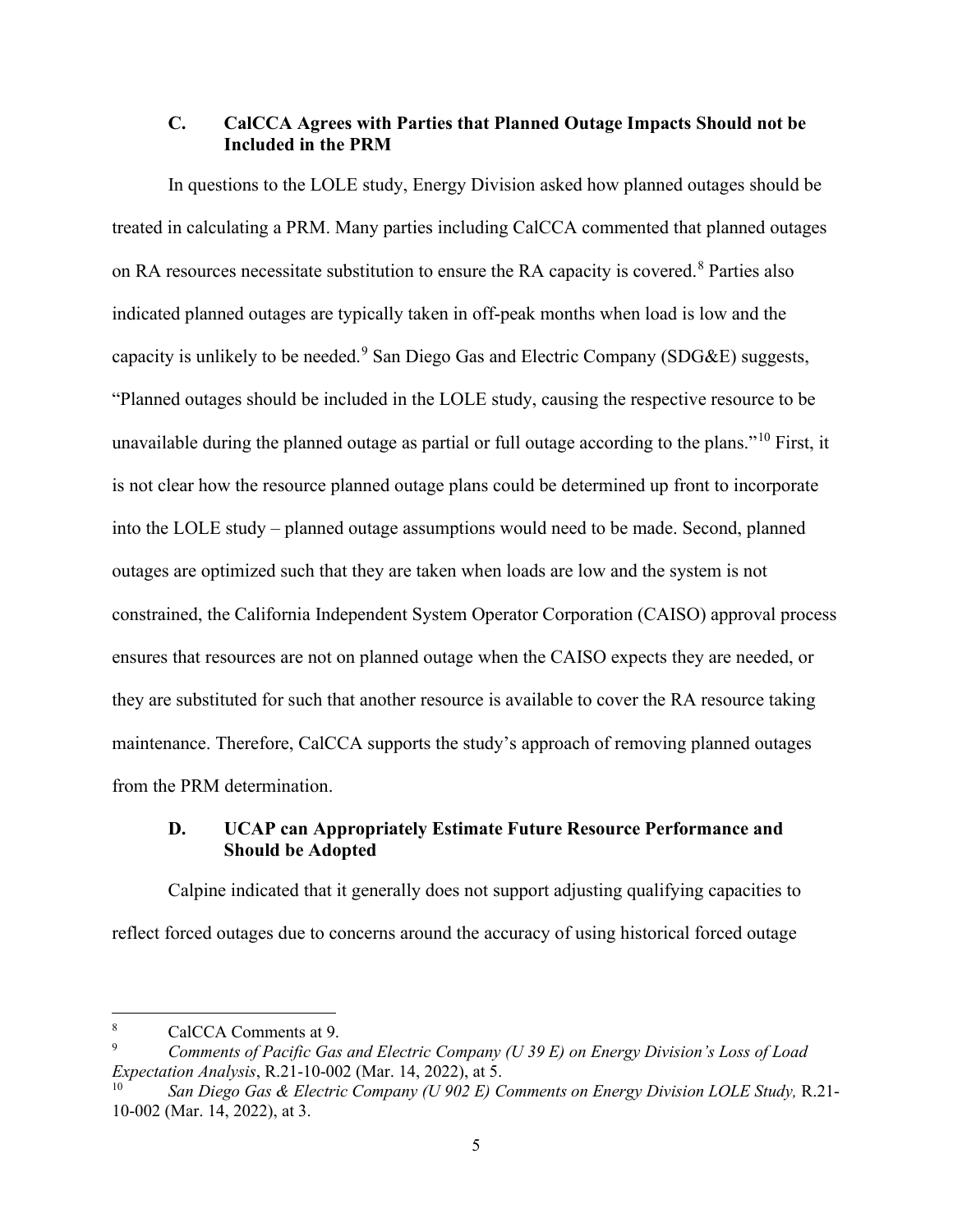performance to reflect future performance.<sup>[11](#page-8-2)</sup> CalCCA disagrees with Calpine's concern that past performance is not a good predictor of future performance and notes that most other resources are valued based on past performance in some manner. If parties are concerned that a Unforced Capacity (UCAP) methodology would not reflect in forced outage rates any major maintenance that occurs to improves the reliability of a resource, the Commission and the CAISO could adopt a methodology that weights recent years more heavily as proposed by the CAISO in its UCAP proposal.[12](#page-8-3) While CalCCA supports UCAP in concept, the Commission must ensure it appropriately updates the PRM in tandem by removing forced outages from the PRM. The Commission must also ensure that if it adopts a UCAP framework, it aligns its approach with the CAISO, such that the Commission and CAISO use the same methodology for calculating forced outages and the CAISO updates its RA rules to account for the new UCAP methodology (e.g., removing the Resource Adequacy Availability Incentive Mechanism (RAAIM) and establishing must offer obligation rules to account for UCAP).

### <span id="page-8-1"></span><span id="page-8-0"></span>**III. REPLY COMMENTS TO LCR WORKING GROUP COMMENTS**

## **A. CalCCA Supports PG&E's Recommendation for the 2022-2023 Transmission Planning Process (TPP) to Include up to Date LCR Study Criteria**

In comments to the LCR Working Group Report, Pacific Gas and Electric Company (PG&E) indicated that it would be requesting that the CAISO conduct LCR reduction studies using the new local reliability criteria within the 2022-2023 TPP.<sup>[13](#page-9-1)</sup> CalCCA supports this

<sup>11</sup> *Comments of Calpine Corporation on Administrative Law Judge's Ruling on Loss OF Load Expectation Study and Supply-Side Demand Response Report*, R.21-10-002 (Mar. 14, 2022), at 8.

<span id="page-8-3"></span><span id="page-8-2"></span>See Future of Resource Adequacy Working Group Report (R.21-10-002), at 56: "To ensure the UCAP provides more up-to-date performance information, the CPUC could place greater weight on the most recent year's performance and less weight on prior periods in determining a resource's UCAP values."

<sup>13</sup> *Opening Comments of Pacific Gas and Electric Company (U 39 E) on the Local Capacity Requirement Working Group Report*, R.21-10-002 (Mar. 14, 2022), at 3.